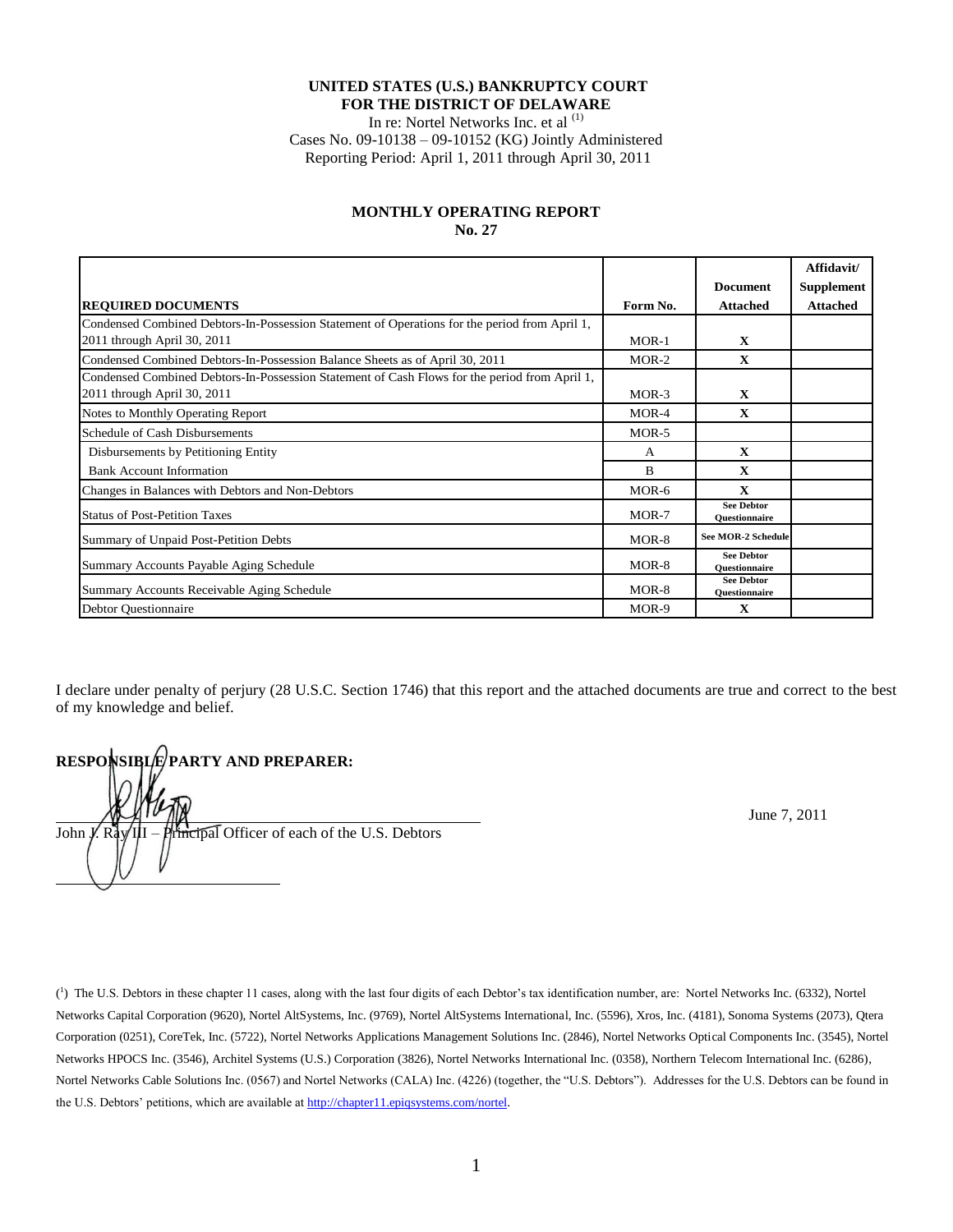# **U.S. BANKRUPTCY COURT FOR THE DISTRICT OF DELAWARE In re: Nortel Networks Inc. et al Cases No. 09-10138 – 09-10152 (KG) Jointly Administered Condensed Combined Debtors-In-Possession Statement of Operations Reporting Period: April 1, 2011 through April 30, 2011 (Unaudited)**

 **(In millions of U.S. dollars)**

|                                                                                      |               | <b>NNI</b> |    | <b>All Other</b> |  |
|--------------------------------------------------------------------------------------|---------------|------------|----|------------------|--|
| <b>Total revenues</b>                                                                | \$            |            | \$ |                  |  |
| Total cost of revenues                                                               |               |            |    |                  |  |
| Gross profit (loss)                                                                  |               |            |    |                  |  |
| Selling, general and administrative expense                                          |               | 7          |    |                  |  |
| Research and development expense                                                     |               |            |    |                  |  |
| Other operating expense (income) - net                                               |               | (11)       |    |                  |  |
| Operating earnings (loss)                                                            |               |            |    |                  |  |
| Other income (expense) - net                                                         |               | 4          |    |                  |  |
| Interest expense                                                                     |               |            |    |                  |  |
| Earnings (loss) from continuing operations before reorganization items, income taxes |               |            |    |                  |  |
| and equity in net earnings (loss) of associated companies                            |               | 9          |    |                  |  |
| Reorganization items - net                                                           |               | (9)        |    |                  |  |
| Earnings (loss) from continuing operations before income taxes and equity in net     |               |            |    |                  |  |
| earnings (loss) of associated companies                                              |               |            |    |                  |  |
| Income tax benefit (expense)                                                         |               |            |    |                  |  |
| Earnings (loss) from continuing operations before equity in net earnings (loss)      |               |            |    |                  |  |
| of associated companies                                                              |               |            |    |                  |  |
| Equity in net earnings (loss) of associated companies - net of tax                   |               |            |    |                  |  |
| Equity in net earnings (loss) of non-Debtor subsidiaries - net of tax                |               |            |    |                  |  |
| Net earnings (loss) from continuing operations                                       | $\mathcal{S}$ |            | \$ |                  |  |
| Net earnings (loss) from discontinued operations - net of tax                        |               |            |    |                  |  |
| Net earnings (loss)                                                                  | $\mathcal{S}$ |            | \$ |                  |  |
| Income attributable to noncontrolling interests                                      |               |            |    |                  |  |
| Net earnings (loss) attributable to U.S. Debtors                                     |               |            |    |                  |  |

The Condensed Combined Debtors-In-Possession Statement of Operations of each Reporting Group contained herein was derived from the books and records of the U.S. Debtors (as defined herein). The amounts reflected in these condensed combined financial statements are unaudited. The accompanying notes and schedules are an integral part of the condensed combined financial statements.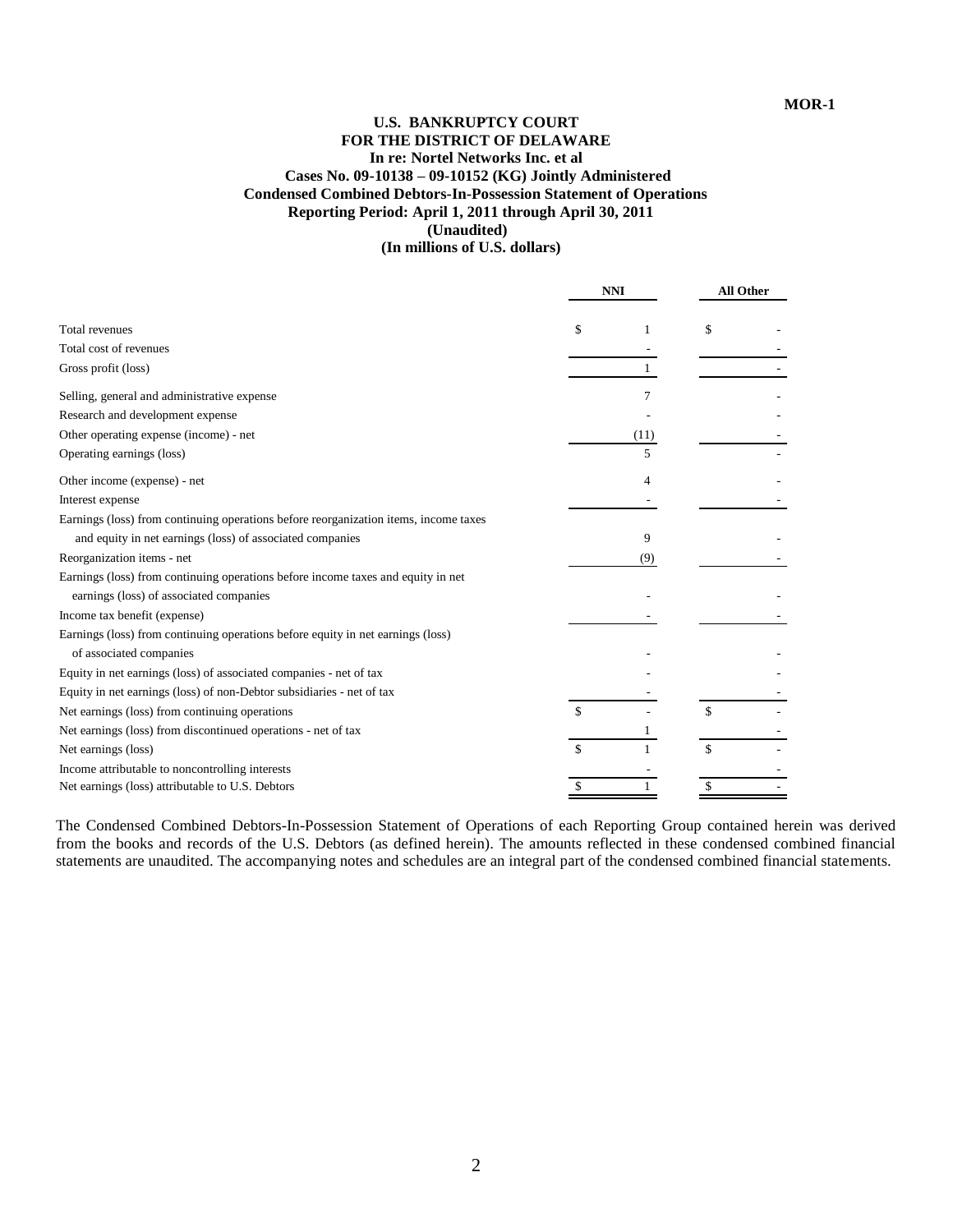### **U.S. BANKRUPTCY COURT FOR THE DISTRICT OF DELAWARE In re: Nortel Networks Inc. et al Cases No. 09-10138 – 09-10152 (KG) Jointly Administered Condensed Combined Debtors-In-Possession Balance Sheet As of April 30, 2011 (Unaudited) (In millions of U.S. dollars)**

**NNI All Other Current assets** Cash and cash equivalents **6** 50 Restricted cash and cash equivalents 13 Accounts receivable - net 3 Intercompany accounts receivable 167 39 Inventories - net 7 Other current assets 65 Assets held for sale 42 Assets of discontinued operations 3 **Total current assets** 89 - Investments in non-Debtor subsidiaries (4) 1 Plant and equipment - net 40 Other assets **117** - The set of the set of the set of the set of the set of the set of the set of the set of the set of the set of the set of the set of the set of the set of the set of the set of the set of the set of the **Total assets b 1,448** \$ 90 **Current liabilities not subject to compromise** Trade and other accounts payable  $\qquad \qquad$  \$ 9  $\qquad \qquad$  \$ Intercompany accounts payable 17 6 Payroll and benefit-related liabilities 26 Contractual liabilities Restructuring liabilities 4 Other accrued liabilities 38 Income taxes 4 and  $\frac{4}{3}$  -Liabilities held for sale Liabilities of discontinued operations 12 **Total current liabilities not subject to compromise** 110 **110** 6 Restructuring **Exercise 2** and 2 and 2 and 2 and 2 and 2 and 2 and 2 and 2 and 2 and 2 and 2 and 2 and 2 and 2 and 2 and 2 and 2 and 2 and 2 and 2 and 2 and 2 and 2 and 2 and 2 and 2 and 2 and 2 and 2 and 2 and 2 and 2 and Deferred income and other credits 1  $\frac{1}{2}$  -  $\frac{1}{2}$  -  $\frac{1}{2}$  -  $\frac{1}{2}$  -  $\frac{1}{2}$  -  $\frac{1}{2}$  -  $\frac{1}{2}$  -  $\frac{1}{2}$  -  $\frac{1}{2}$  -  $\frac{1}{2}$  -  $\frac{1}{2}$  -  $\frac{1}{2}$  -  $\frac{1}{2}$  -  $\frac{1}{2}$  -  $\frac{1}{2}$  -  $\frac{1}{$ Post-employment benefits 4 **Total liabilities not subject to compromise** 115 6 Liabilities subject to compromise (note 4) 5,559 165 Liabilities subject to compromise of discontinued operations 94 **Total liabilities** 5,768 171 Common shares **2008 Common shares** 2008 **Common shares** 2008 **Common shares** 2008 **Common shares** Preferred shares 63 Additional paid-in capital 12,582 12,582 Accumulated deficit (22,088) (13,476) Accumulated other comprehensive income (loss) 22 (1) **Total U.S. Debtors shareholders' deficit** (4,320) (81) Noncontrolling interests **Total shareholders' deficit** (4,320) (81) **Total liabilities and shareholders' deficit**  $\qquad \qquad$  **1,448**  $\qquad \qquad$  **5** 90

The Condensed Combined Debtors-In-Possession Balanced Sheet of each Reporting Group contained herein was derived from the books and records of the U.S. Debtors. The amounts reflected in these condensed combined financial statements are unaudited. The accompanying notes and schedules are an integral part of the condensed combined financial statements.

3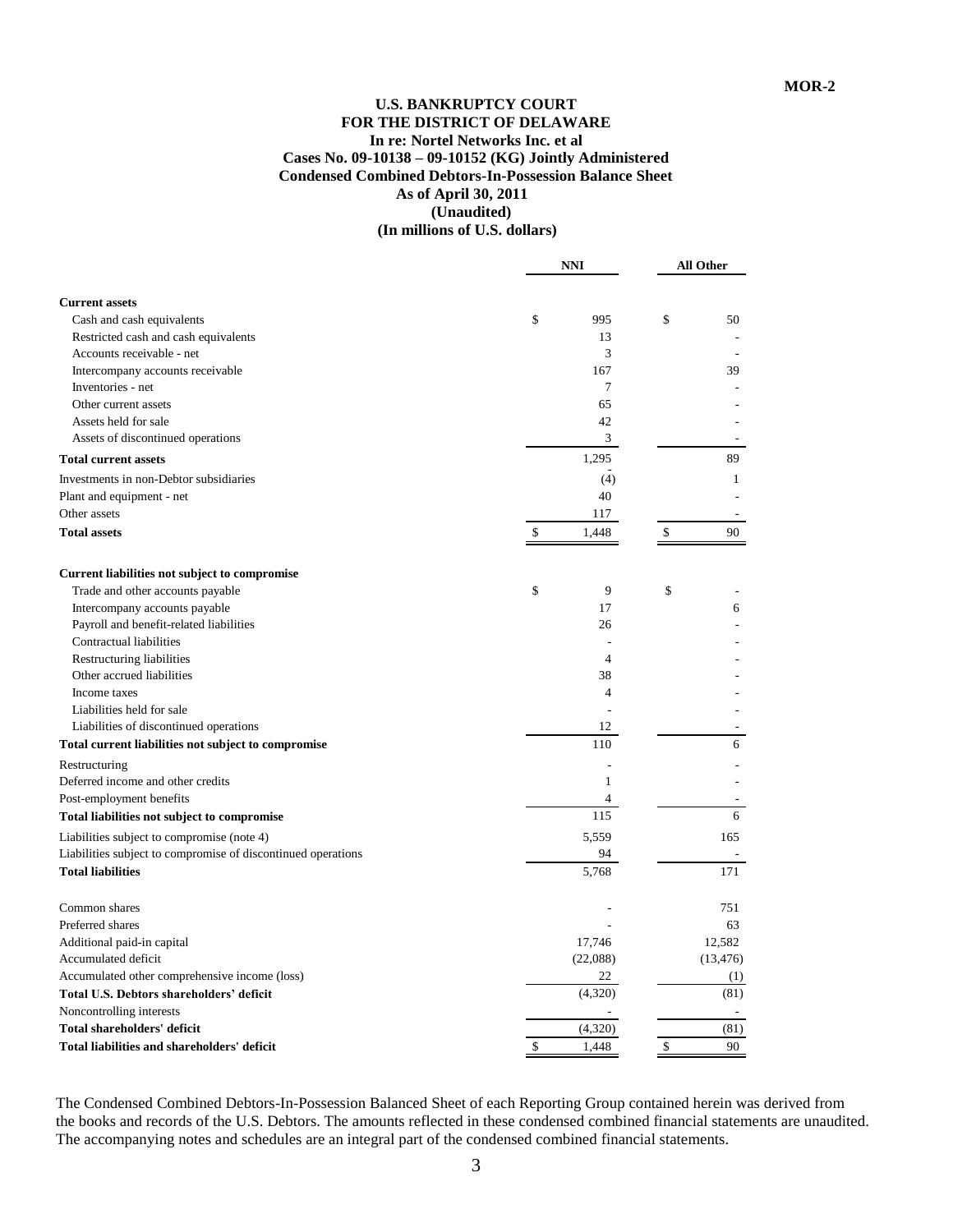# **U.S. BANKRUPTCY COURT FOR THE DISTRICT OF DELAWARE In re: Nortel Networks Inc. et al Cases No. 09-10138 – 09-10152 (KG) Jointly Administered Condensed Combined Debtors-In-Possession Statement of Cash Flows Reporting Period: April 1, 2011 through April 30, 2011 (Unaudited)**

### **(In millions of U.S. dollars)**

|                                                                                                  | <b>NNI</b> | <b>All Other</b> |  |
|--------------------------------------------------------------------------------------------------|------------|------------------|--|
| Cash flows from (used in) operating activities                                                   |            |                  |  |
| Net earnings (loss) attributable to U.S. Debtors                                                 | \$<br>1    | \$               |  |
| Net loss (earnings) from discontinued operations - net of tax                                    | (1)        |                  |  |
| Adjustments to reconcile net loss from continuing operations to net cash from                    |            |                  |  |
| (used in) operating activities, net of effects from acquisitions and divestitures of businesses: |            |                  |  |
| Amortization and depreciation                                                                    | 1          |                  |  |
| Equity in net earnings of associated companies                                                   |            |                  |  |
| Pension and other accruals                                                                       | 1          |                  |  |
| Reorganization items - non cash                                                                  | 5          |                  |  |
| Other - net                                                                                      | 6          |                  |  |
| Change in operating assets and liabilities                                                       | (2)        |                  |  |
| Net cash from (used in) operating activities - continuing operations                             | 11         |                  |  |
| Net cash from (used in) operating activities - discontinued operations                           |            |                  |  |
| Net cash from (used in) operating activities                                                     | 11         |                  |  |
| Cash flows from (used in) investing activities                                                   |            |                  |  |
| Change in restricted cash and cash equivalents                                                   |            |                  |  |
| Net cash from (used in) investing activities - continuing operations                             |            |                  |  |
| Net cash from (used in) investing activities - discontinued operations                           |            |                  |  |
| Net cash from (used in) investing activities                                                     | 1          |                  |  |
| Cash flows from (used in) financing activities                                                   |            |                  |  |
| Net cash from (used in) financing activities - continuing operations                             |            |                  |  |
| Net cash from (used in) financing activities - discontinued operations                           |            |                  |  |
| Net cash from (used in) financing activities                                                     |            |                  |  |
| Effect of foreign exchange rate changes on cash and cash equivalents                             |            |                  |  |
| Net cash from (used in) continuing operations                                                    | 12         |                  |  |
| Net cash from (used in) discontinued operations                                                  |            |                  |  |
| Net increase (decrease) in cash and cash equivalents                                             | 12         |                  |  |
| Cash and cash equivalents at beginning of the period (April 1, 2011)                             | 983        | 50               |  |
| Cash and cash equivalents of continuing operations at end of the period (April 30, 2011)         | 995        | 50<br>\$         |  |

The Condensed Combined Debtors-In-Possession Statement of Cash Flows of each Reporting Group contained herein was derived from the books and records of the U.S. Debtors. The amounts reflected in these condensed combined financial statements are unaudited. The accompanying notes and schedules are an integral part of the condensed combined financial statements.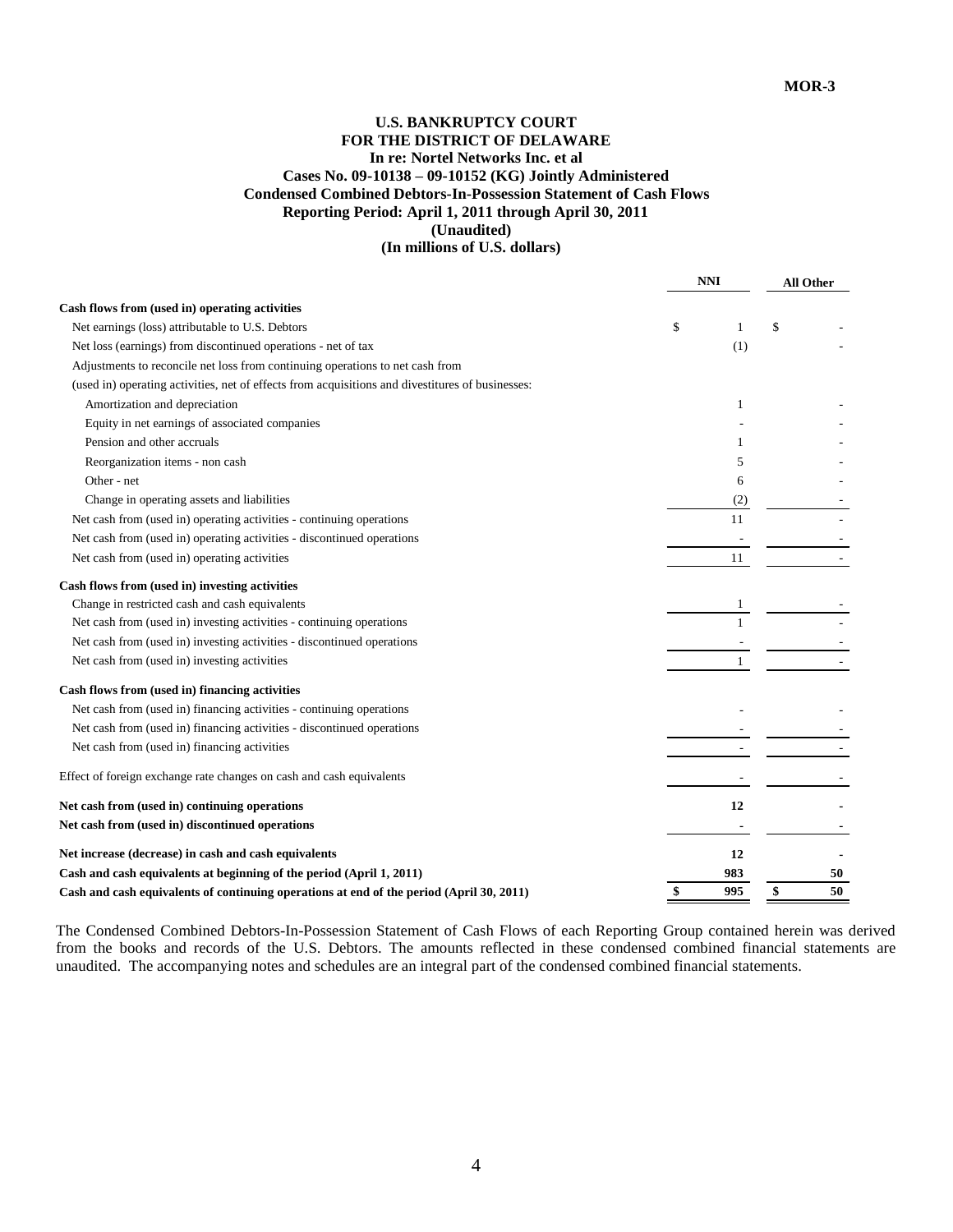### **NORTEL NETWORKS INC. et al (DEBTORS-IN-POSSESSION) NOTES TO MONTHLY OPERATING REPORT No. 27 (UNAUDITED) (In millions of U.S. dollars)**

### **1. Reservation of Rights:**

Nothing contained in this Monthly Operating Report shall constitute a waiver of any of the rights of the Debtors (as defined herein) or an admission with respect to their Chapter 11 Proceedings (as defined herein), including, but not limited to, matters involving objections to claims, substantive consolidation, equitable subordination, defenses, ultimate allocation of proceeds from sales among debtor estates, characterization or re-characterization of contracts, assumption or rejection of contracts under the provisions of chapter 3 of title 11 of the United States Code ("Bankruptcy Code") and/or causes of action under the provisions of chapter 5 of the Bankruptcy Code or any other relevant applicable laws to recover assets or avoid transfers.

#### **2. Background and Organization:**

Prior to Nortel's significant business divestitures, Nortel Networks Corporation ("NNC") and its subsidiaries (collectively "Nortel"), including the U.S. Debtors (as defined below), was a global supplier of end-to-end networking products and solutions serving both service providers and enterprise customers. Nortel's technologies spanned access and core networks and supported multimedia and business-critical applications. Nortel's networking solutions consisted of hardware, software and services. Nortel designed, developed, engineered, marketed, sold, licensed, installed, serviced and supported these networking solutions worldwide.

*Creditor Protection Proceedings* - On January 14, 2009 ("Petition Date"), Nortel Networks Inc. ("NNI"), Nortel Networks Capital Corporation ("NNCC") and certain other of Nortel's U.S. subsidiaries, initiated Creditor Protection Proceedings in the U.S. Bankruptcy Court for the District of Delaware ("U.S. Court") under the Bankruptcy Code ("Chapter 11 Proceedings"), several of our Canadian affiliates ("Canadian Debtors"), including our ultimate parent company, NNC, initiated Creditor Protection Proceedings in Canada at the Ontario Superior Court of Justice ("Canadian Court") under the Companies' Creditors Arrangement Act ("CCAA"), and several of our affiliates in Europe, Middle East and Africa ("EMEA") ("EMEA Debtors") initiated Creditor Protection Proceedings in the United Kingdom under the Insolvency Act 1986 and, subsequently, in Israel, followed by secondary proceedings in France. On July 14, 2009, Nortel Networks (CALA) Inc. ("NNCI"), an affiliate of NNI, initiated Chapter 11 Proceedings. On July 17, 2009, the U.S. Court entered an order that provided for the joint administration of NNCI's case with the pre-existing cases of the other U.S. Debtors. As a result, NNCI is included as a Debtor in the financial statements herein*.* Collectively, all entities under the Creditor Protection Proceedings are referred to as the "Debtors". Those entities operating in Chapter 11 Proceedings are referred to as the "Debtors in Possession" or the "U.S. Debtors." During the Creditor Protection Proceedings, the businesses of the Debtors continue to operate under the jurisdictions and orders of the applicable courts and in accordance with applicable legislation.

As of April 30, 2011, the U.S. Debtors consisted of the following entities:

| U.S. Debtors                                           | Case no. |
|--------------------------------------------------------|----------|
| Nortel Networks Inc.                                   | 09-10138 |
| Nortel Networks Capital Corporation                    | 09-10139 |
| Nortel Networks International, Inc.                    | 09-10150 |
| Nortel AltSystems, Inc.                                | 09-10140 |
| Nortel AltSystems International, Inc.                  | 09-10141 |
| Architel Systems (U.S.) Corporation                    | 09-10149 |
| CoreTek, Inc.                                          | 09-10145 |
| Nortel Networks Applications Management Solutions Inc. | 09-10146 |
| Nortel Networks Cable Solutions Inc.                   | 09-10152 |
| Nortel Networks Optical Components Inc.                | 09-10147 |
| Nortel Networks HPOCS Inc.                             | 09-10148 |
| Northern Telecom International Inc.                    | 09-10151 |
| <b>Qtera Corporation</b>                               | 09-10144 |
| Sonoma Systems                                         | 09-10143 |
| Xros, Inc.                                             | 09-10142 |
| Nortel Networks (CALA) Inc.                            | 09-12515 |
|                                                        |          |

Under the Bankruptcy Code, the U.S. Debtors may assume, assume and assign, or reject certain executory contracts including unexpired leases, subject to the approval of the U.S. Court and certain other conditions.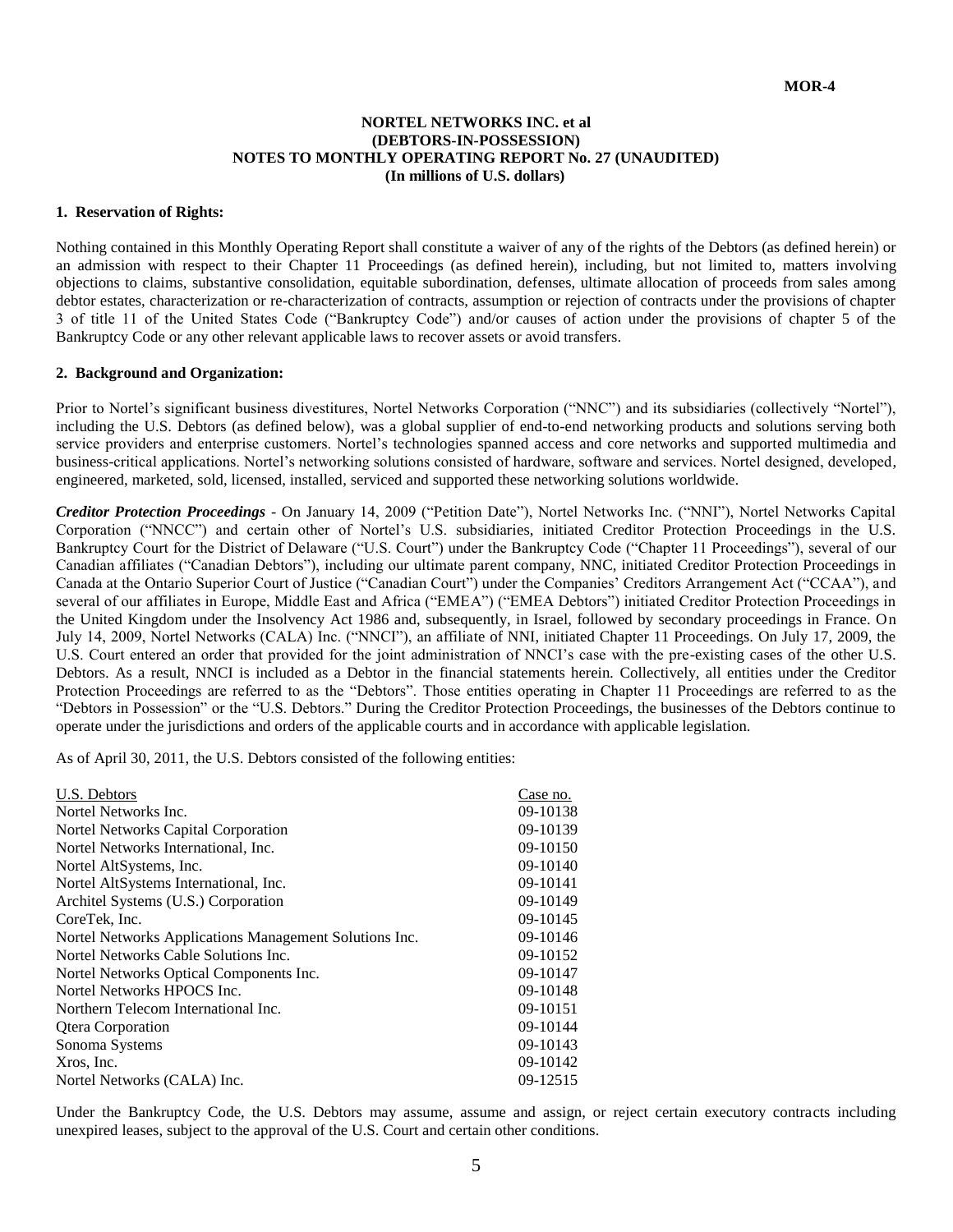The accompanying unaudited condensed combined financial statements do not include the effects of all current or future claims relating to the Creditor Protection Proceedings. Certain claims filed may have priority over those of the U.S. Debtors' unsecured creditors. The Debtors are reviewing all claims filed and have commenced the claims reconciliation process. Differences between claim amounts determined by the Debtors and claim amounts filed by creditors will be investigated and resolved pursuant to a claims resolution process approved by the relevant court or, if necessary, the relevant court will make a final determination as to the amount, nature and validity of claims. Certain claims that have been filed may be duplicative (particularly given the multiple jurisdictions involved in the Creditor Protection Proceedings), based on contingencies that have not occurred, or may be otherwise overstated, and would therefore be subject to revision or disallowance. The settlement of claims cannot be finalized until the relevant creditors and courts approve a plan. In light of the number of creditors of the Debtors, the claims resolution process may take considerable time to complete.

For further information on matters preceding the filing of this Monthly Operating Report, users should refer to prior Monthly Operating Reports. Users are also referred to the Bankruptcy Court docket for these Chapter 11 Proceedings.

### **3. Basis of Presentation:**

The financial statements contained herein were not intended to reconcile to any financial statements otherwise prepared or distributed by the Debtors or any of the Debtors' affiliates. Significant efforts have been put forth to attribute the assets and liabilities to the proper legal entity. However, because the Debtors' accounting systems, policies, and practices were developed with a view to producing consolidated reporting, rather than by legal entity, it is possible that not all assets or liabilities have been recorded at the correct legal entity. Accordingly, the Debtors reserve all rights to supplement or amend any financial statements contained in this Monthly Operating Report.

The Monthly Operating Report is limited in scope, covers a limited time period, and has been prepared solely for the purpose of complying with the monthly reporting requirements of the Bankruptcy Court and the United States Trustee. The information presented herein has not been subject to all procedures that would typically be applied to financial information presented in accordance with U.S. Generally Accepted Accounting Principles ("U.S. GAAP"). Therefore, the Debtors caution readers not to place undue reliance upon the information contained in this Monthly Operating Report. The results of operations herein are not necessarily indicative of results which may be expected from any other period or for the full year and may not necessarily reflect the combined results of operations, financial position and cash flows of U.S. Debtors in the future.

As part of their operations and restructuring efforts, the Debtors are reviewing their assets and liabilities on an ongoing basis, including without limitation with respect to intercompany claims and obligations, and nothing contained in this Monthly Operating Report shall constitute a waiver of any of the Debtors' rights with respect to such assets, liabilities, claims and obligations that may exist.

The financial statements contained herein represent the unaudited condensed combined financial statements for the U.S Debtors only. The U.S. Debtors' non-Debtor subsidiaries are treated as non-consolidated subsidiaries in these financial statements and as such their net loss is included as "Equity in net earnings (loss) from non-Debtor subsidiaries - net of tax" in the statement of operations and their net assets are included as "Investments in non-Debtor subsidiaries" in the balance sheet. The U.S. Debtors' financial statements contained herein have been prepared in accordance with the guidance in Financial Accounting Standards Board Accounting Standards Codification 852 "Reorganizations".

The unaudited condensed combined financial statements have been derived from the books and records of the U.S. Debtors. The presentation combines the U.S. Debtors into two Reporting Groups (the Reporting Groups have now been combined into two groups from three) consistent with the companies' ownership structure with consideration to its status as operating or non-operating and activities as follows:

● **NNI** Reporting Group: Nortel Networks Inc. and its U.S. Debtor subsidiaries Nortel Networks Capital Corporation, Nortel Networks Cable Solutions Inc., Nortel Networks International, Inc., Nortel Networks Optical Components Inc., Nortel Networks HPOCS Inc., Nortel Networks (CALA) Inc., Northern Telecom International Inc. and Qtera Corporation; and

● **All Other** Reporting Group: Nortel AltSystems, Inc., Nortel AltSystems International, Inc., Architel Systems (U.S.) Corporation, CoreTek, Inc., Nortel Networks Applications Management Solutions, Inc., Sonoma Systems and Xros Inc.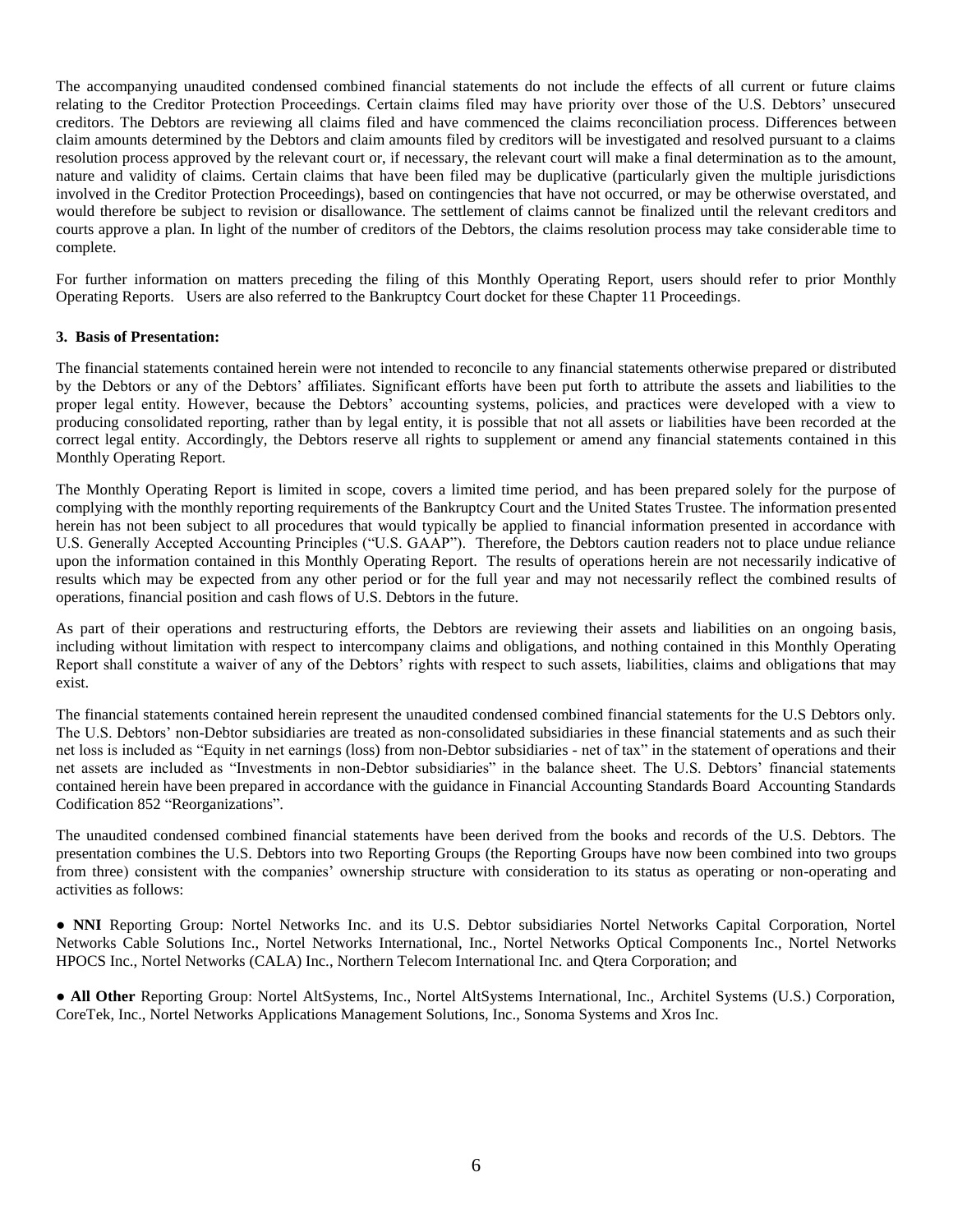# **4. Liabilities Subject to Compromise:**

The following tables set forth the U.S. Debtors' estimated liabilities subject to compromise as of April 30, 2011:

|                                                | <b>NNI</b> |       | <b>All Other</b> |     |
|------------------------------------------------|------------|-------|------------------|-----|
|                                                |            |       |                  |     |
| Trade and other accounts payable               | \$         | 174   | \$               |     |
| Accounts payable intercompany                  |            | 356   |                  | 38  |
| Restructuring liabilities                      |            | 131   |                  |     |
| Contingent liability for NNI's debt guarantee  |            | 3,936 |                  |     |
| Long-term debt                                 |            | 179   |                  |     |
| Financial obligations                          |            | 40    |                  |     |
| Pension obligations                            |            | 438   |                  |     |
| Postretirement obligations other than pensions |            | 267   |                  |     |
| Notes and interest payable intercompany        |            |       |                  | 127 |
| Other                                          |            | 38    |                  |     |
| Total liabilities subject to compromise        |            | 5,559 |                  | 165 |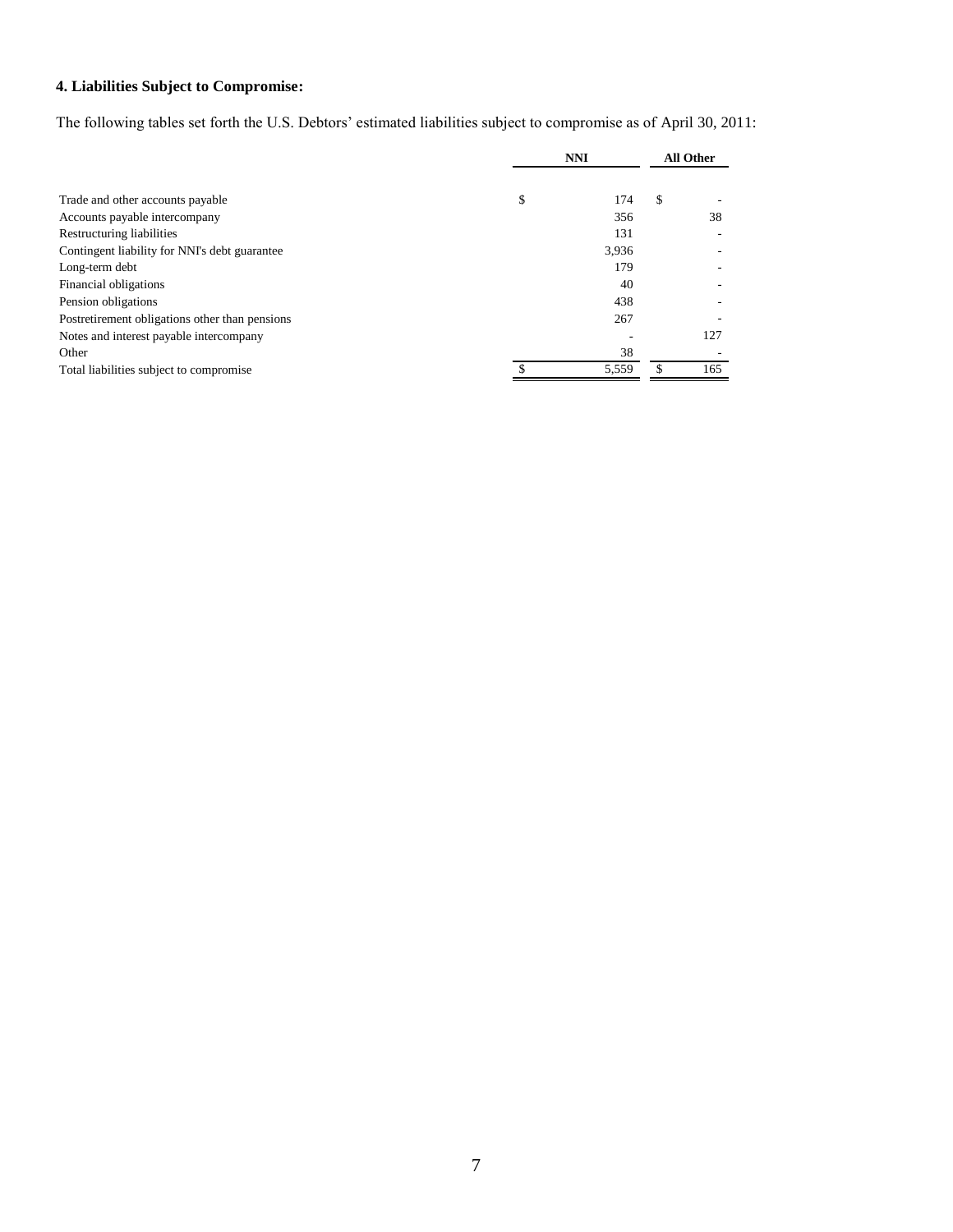# **U.S. BANKRUPTCY COURT FOR THE DISTRICT OF DELAWARE In re: Nortel Networks Inc. et al Cases No. 09-10138 – 09-10152 (KG) Jointly Administered Schedule of Cash Disbursements by Petitioning Entity Reporting Period: April 1, 2011 through April 30, 2011 (Unaudited) (In millions of U.S. dollars)**

| In re: Nortel Networks Inc. et al                       | Case #   | <b>Payments</b> |
|---------------------------------------------------------|----------|-----------------|
| Nortel Networks Inc. <sup>(1)</sup>                     | 09-10138 | \$<br>24        |
| Nortel Networks Capital Corporation                     | 09-10139 |                 |
| Nortel AltSystems, Inc.                                 | 09-10140 |                 |
| Nortel AltSystems International, Inc.                   | 09-10141 |                 |
| Xros Inc.                                               | 09-10142 |                 |
| Sonoma Systems                                          | 09-10143 |                 |
| Qtera Corporation                                       | 09-10144 |                 |
| Coretek, Inc.                                           | 09-10145 |                 |
| Nortel Networks Applications Management Solutions, Inc. | 09-10146 |                 |
| Nortel Networks Optical Components Inc.                 | 09-10147 |                 |
| Nortel Networks HPOCS Inc.                              | 09-10148 |                 |
| Architel Systems (U.S.) Corporation                     | 09-10149 |                 |
| Nortel Networks International, Inc.                     | 09-10150 |                 |
| Northern Telecom International Inc.                     | 09-10151 |                 |
| Nortel Networks Cable Solutions Inc.                    | 09-10152 |                 |
| Nortel Networks (CALA) Inc.                             | 09-12515 |                 |
| <b>Total Payments</b>                                   |          | 24              |

(1) NNI is the centralized disbursement entity for multiple U.S. Debtors and non-Debtors and accordingly makes payments, both by wire and checks, for multiple U.S. Debtors and non-Debtors. Individual U.S. Debtor disbursements have been separated from NNI and listed under specific individual U.S. Debtors. However, disbursements made for the benefit of NNI as well as other U.S. Debtors and/or non-Debtors are still consolidated with NNI for financial reporting purposes.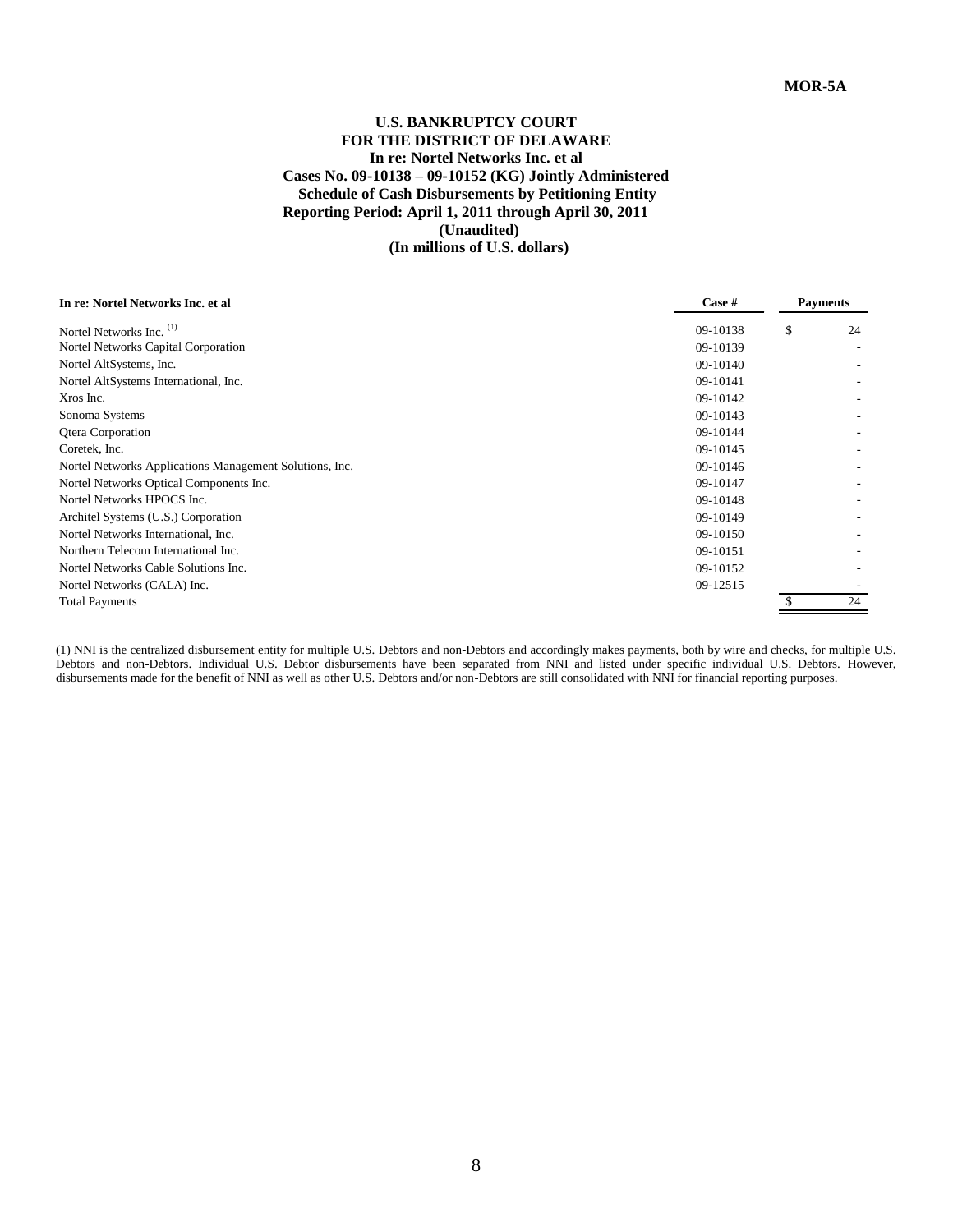# **U.S. BANKRUPTCY COURT FOR THE DISTRICT OF DELAWARE In re: Nortel Networks Inc. et al Cases No. 09-10138 – 09-10152 (KG) Jointly Administered Existing Bank Account Information Reporting Period: April 1, 2011 through April 30, 2011 (Unaudited)**

 **(In millions of U.S. dollars)**

| <b>Legal Entity</b>                 | <b>Bank</b>                       | <b>Account Type</b>                      | Lockbox/Account   | <b>Bank Balance</b> |
|-------------------------------------|-----------------------------------|------------------------------------------|-------------------|---------------------|
| Nortel Networks Inc.                | <b>Bank of America</b>            | Receipts                                 | 3750819519        | S                   |
| Nortel Networks Inc.                | <b>Bank of America</b>            | Receipts                                 | 3750886432        |                     |
| Nortel Networks Inc.                | <b>Bank of America</b>            | Lockbox (Receipts)                       | Box 3985          |                     |
| Nortel Networks Inc.                | <b>Bank of America</b>            | Payroll                                  | 0101183623        | $\mathbf{1}$        |
| Nortel Networks Inc.                | <b>Bank of America</b>            | Health & Welfare Trust                   | 7206010001650     |                     |
| Nortel Networks Inc.                | Citibank NA                       | <b>Main Concentration</b>                | 30463444          | 20                  |
| Nortel Networks Inc.                | Citibank NA                       | Receipts                                 | 30508403          | 3                   |
| Nortel Networks Inc.                | Citibank NA                       | Lockbox (Receipts)                       | Box 2937          |                     |
| Nortel Networks Inc.                | Citibank NA                       | Disbursement (EVS)                       | 30509086          |                     |
| Nortel Networks Inc.                | Citibank NA                       | Disbursement (AP)                        | 30580851          | 5                   |
| Nortel Networks Inc.                | Citibank NA                       | Receipts (Credit Card)                   | 30509078          |                     |
| Nortel Networks Inc.                | Citibank NA                       | <b>CDMA Good Faith Deposit</b>           | 40773075          |                     |
| Nortel Networks Inc.                | Citibank NA                       | <b>Flexible Benefits</b>                 | 30614505          |                     |
| Nortel Networks Inc.                | Citibank NA                       | Good Faith Deposits                      | 30810143          |                     |
| Nortel Networks Inc.                | Citibank NA                       | Good Faith Deposits                      | 30812798          |                     |
| Nortel Networks Inc.                | Citibank NA                       | <b>Flextronics Trust</b>                 | 30807059          |                     |
| Nortel Networks Inc.                | Citibank Delaware                 | Disbursement (Sales & Use Tax)           | 38660426          |                     |
| Nortel Networks Inc.                | Citibank Delaware                 | Disbursement (EVS)                       | 38659062          | $\mathbf{1}$        |
| Nortel Networks Inc.                | Citibank Delaware                 | Checking                                 | 38696453          | 3                   |
| Nortel Networks Inc.                | Citibank Delaware                 | Benefits-Cigna Travel Well               | 38659097          | $\mathbf{1}$        |
| Nortel Networks Inc.                | Citibank Delaware                 | Benefits-US-Cigna Expat                  | 38659089          |                     |
| Nortel Networks Inc.                | Citibank Delaware                 | <b>Utilities Order</b>                   | 38794977          | $\mathbf{1}$        |
| Nortel Networks Inc.                | Citibank Canada                   | Disbursement (AP)                        | 2010621007        |                     |
| Nortel Networks Inc.                | JP Morgan Chase                   | General                                  | 887400521         |                     |
| Nortel Networks Inc.                | JP Morgan Chase                   | Money Market Deposit Acct <sup>(2)</sup> | 887400539         | 807                 |
| Nortel Networks Inc.                | JP Morgan Chase                   | <b>Flextronics Trust</b>                 | 887400562         | 11                  |
| Nortel Networks Inc.                | JP Morgan Chase                   | General                                  | 887400570         |                     |
| Nortel Networks Inc.                | Deutsche Bank                     | <b>Brokerage</b>                         | 400519            |                     |
| Nortel Networks Inc.                | <b>Morgan Stanley</b>             | <b>Brokerage</b>                         | 293 058697 502    |                     |
|                                     | <b>Banc of America Securities</b> | Investment <sup>11</sup>                 |                   | 55                  |
| Nortel Networks Inc.                | The Reserve                       |                                          | 275783-22453989   |                     |
| Nortel Networks Inc.                |                                   | Investment                               | 703-29-420        |                     |
| Nortel Networks Inc.                | <b>K&amp;H</b> Bank               | General                                  | 10201006-50041181 |                     |
| Nortel Networks Inc.                | <b>K&amp;H</b> Bank               | General                                  | 10200971-60061049 | $\overline{a}$      |
| Nortel Networks Inc.                | Citibank Egypt                    | General                                  | 100827506         | $\mathbf{1}$        |
| Nortel Networks Inc.                | Citibank Egypt                    | General                                  | 100827018         | $\mathbf{1}$        |
| Nortel Networks Inc.                | Citibank Tunis                    | General                                  | 150021006         |                     |
| Nortel Networks Inc.                | Citibank Tunis                    | General                                  | 150021014         |                     |
| Nortel Networks Inc.                | Citibank Tunis                    | General                                  | 150021022         |                     |
| Nortel Networks Inc.                | Citibank Tunis                    | General                                  | 100056011         |                     |
| Nortel Altsystems, Inc.             | JP Morgan Chase                   | General                                  | 887401404         | 50                  |
| Nortel Networks Capital Corp.       | Citibank NA                       | General                                  | 30508438          |                     |
| Nortel Networks Capital Corp.       | <b>Banc of America Securities</b> | Investment <sup>(1)</sup>                | 383752-22352662   | $\overline{2}$      |
| Nortel Networks International, Inc. | <b>Bank of America</b>            | General                                  | 6059-60258-010    |                     |
| Nortel Networks International, Inc. | Citibank Dubai                    | General                                  | 10100262002       | 5                   |
| Nortel Networks (CALA) Inc.         | Citibank NA                       | General                                  | 30635672          | 17                  |
| Nortel Networks (CALA) Inc.         | Citibank Delaware                 | Disbursement (AP)                        | 38746828          |                     |
| Nortel Networks (CALA) Inc.         | <b>JP</b> Morgan Chase            | General                                  | 887400547         |                     |
| Nortel Networks (CALA) Inc.         | JP Morgan Chase                   | Money Market Deposit Acct <sup>(2)</sup> | 887400554         | 58                  |
| Nortel Networks (CALA) Inc.         | Citibank Montevideo               | General                                  | 0055067007        | 1                   |
| Nortel Networks (CALA) Inc.         | Citibank Montevideo               | General                                  | 0055067619        |                     |
| Nortel Networks (CALA) Inc.         | Citibank Port of Spain            | General                                  | 0106586004        |                     |
| Nortel Networks (CALA) Inc.         | Citibank Trinidad & Tobago        | General                                  | 0109869015        |                     |
| Nortel Networks (CALA) Inc.         | Citibank Puerto Rico              | General                                  | 0301085028        | 4                   |
|                                     |                                   |                                          |                   | 1.047<br>S          |

(1) Reflects investments in money market funds via Banc of America Securities brokerage account. As of April 30, U.S. Debtors hold investments in Federated Treasury Obligations 68, Fidelity Treasury 695, BlackRock T Fund 60, JPMorgan U.S. Treasury Plus Mmkt 3918 and Treasury-Agency Cash Management 521. On July 16, 2010, the U.S. Debtors received court approval to deposit funds in money market funds that invest primarily in U.S. Treasury Bills and U.S. Treasury notes owned directly or through repurchase agreements to a maximum aggregate amount of \$75.

(2) Reflects deposits in a JP Morgan account which is collateralized with U.S. Treasury securities up to 115% of the amount deposited.

Formal reconciliations between the U.S. Debtors' bank balances and the general ledger are prepared and reviewed quarterly in accordance with the U.S. Debtors' established guidelines.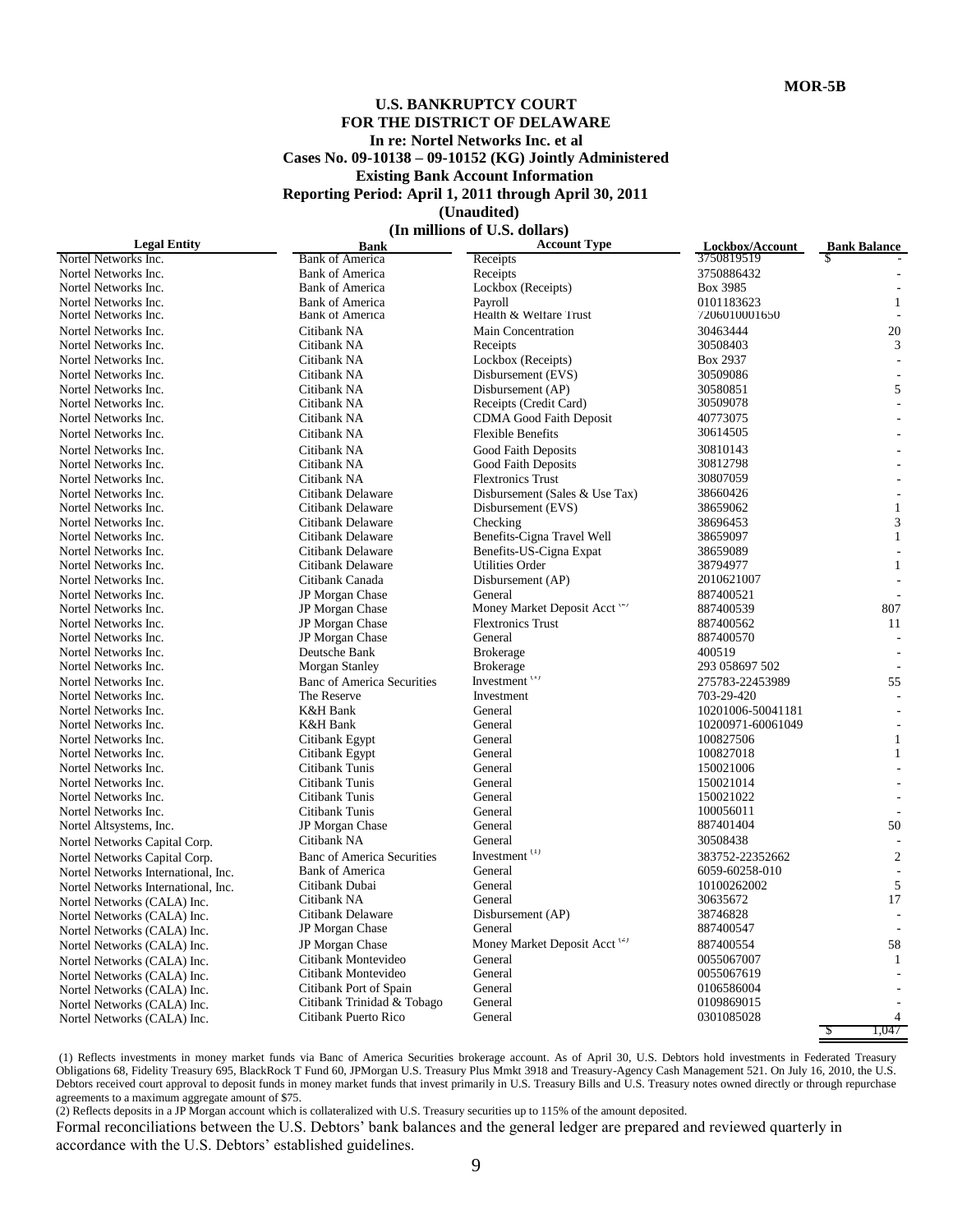# **U.S. BANKRUPTCY COURT FOR THE DISTRICT OF DELAWARE In re: Nortel Networks Inc. et al Cases No. 09-10138 – 09-10152 (KG) Jointly Administered Changes in Balances with Debtors and Non-Debtors Reporting Period: April 1, 2011 through April 30, 2011 (Unaudited) (In millions of U.S. dollars)**

| In re: Nortel Networks Inc. et al                       | Case #   | Increase / (Decrease) |  |
|---------------------------------------------------------|----------|-----------------------|--|
| Nortel Networks Inc.                                    | 09-10138 | \$<br>(11)            |  |
| Nortel Networks Capital Corporation                     | 09-10139 |                       |  |
| Nortel AltSystems, Inc.                                 | 09-10140 |                       |  |
| Nortel AltSystems International, Inc.                   | 09-10141 |                       |  |
| Xros, Inc.                                              | 09-10142 |                       |  |
| Sonoma Systems                                          | 09-10143 |                       |  |
| <b>Qtera Corporation</b>                                | 09-10144 |                       |  |
| CoreTek, Inc.                                           | 09-10145 |                       |  |
| Nortel Networks Applications Management Solutions, Inc. | 09-10146 |                       |  |
| Nortel Networks Optical Components Inc.                 | 09-10147 |                       |  |
| Nortel Networks HPOCS Inc.                              | 09-10148 |                       |  |
| Architel Systems (U.S.) Corporation                     | 09-10149 |                       |  |
| Nortel Networks International, Inc.                     | 09-10150 |                       |  |
| Northern Telecom International Inc.                     | 09-10151 |                       |  |
| Nortel Networks Cable Solutions Inc.                    | 09-10152 |                       |  |
| Nortel Networks (CALA) Inc.                             | 09-12515 | (1)                   |  |
| Net Intercompany Change <sup>(1)</sup>                  |          | (12)                  |  |

(1) The Changes in Balances with Debtors and Non-Debtors exclude discontinued operations transactions. The amounts are presented gross and exclude provision amounts.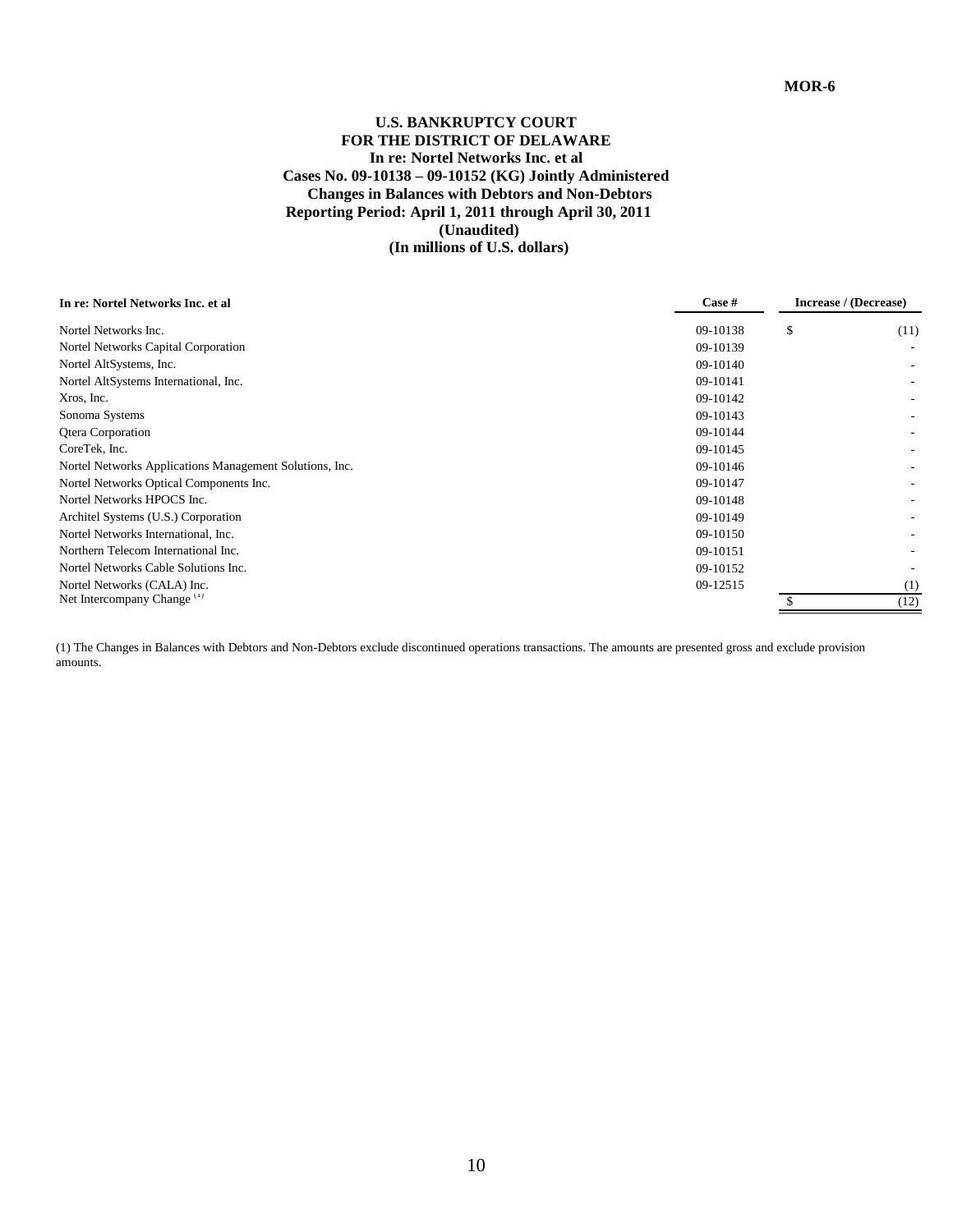# **U.S. BANKRUPTCY COURT FOR THE DISTRICT OF DELAWARE In re: Nortel Networks Inc. et al Cases No. 09-10138 – 09-10152 (KG) Jointly Administered Status of Post-Petition Taxes Reporting Period: April 30, 2011 (Unaudited)**

I, John J. Ray III, Principal Officer of each of the U.S. Debtors, attest under penalty of perjury and to the best of my knowledge, information and belief, all post-petition federal, state and local taxes of each of the U.S. Debtors are current as of April 30, 2011 in all material respects.

John J. Ray III. Principal Officer of each of the U.S. Debtors **Incipal Officer of each of the U.S. Debtors**